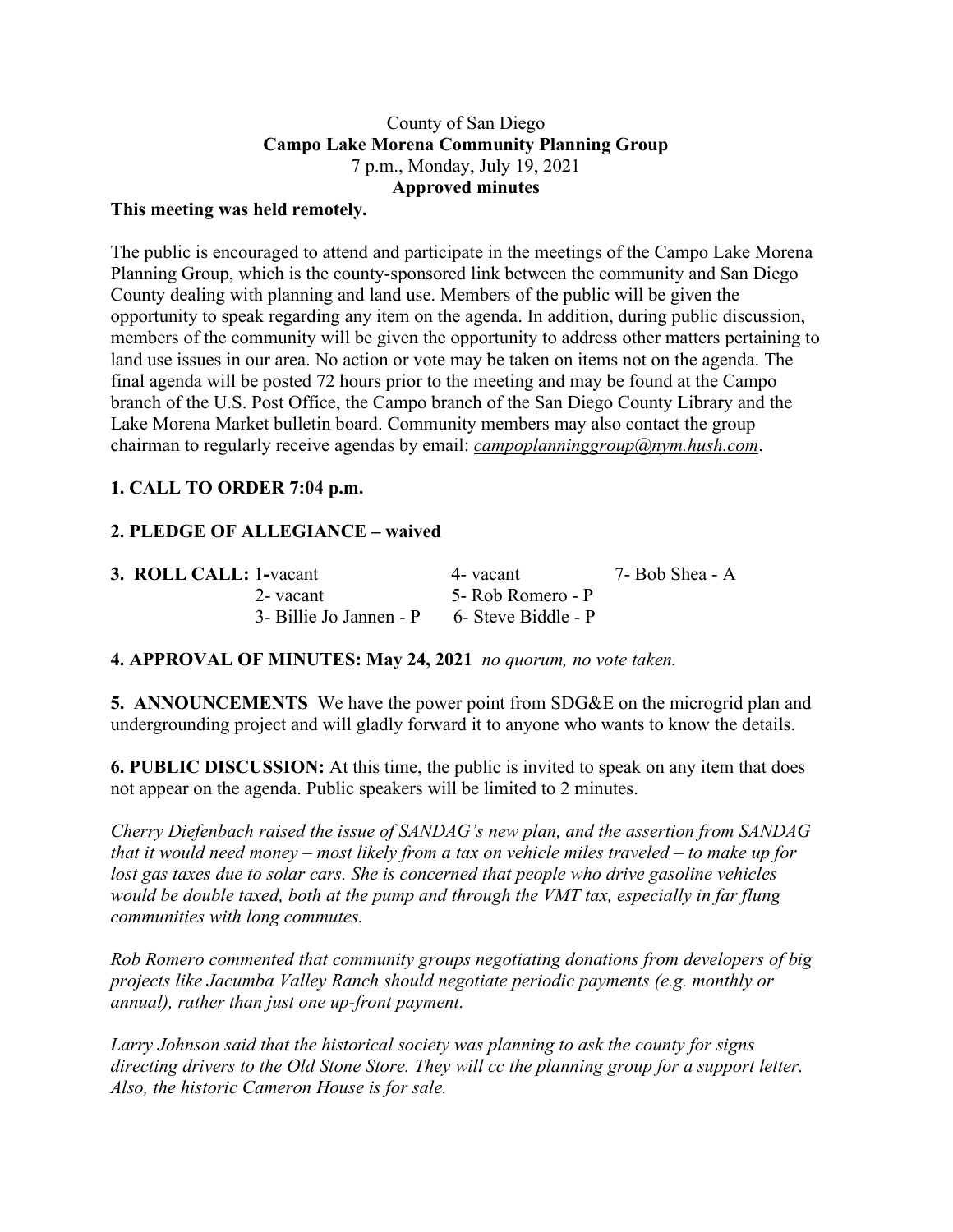#### **7. NEW BUSINESS:**

**a. SDC Capital Improvement Program is identifying a prioritized list of transportation improvement projects on the county-maintained road network in Campo's planning area.** This is a different list from the re-surfacing project we did on May 24. Examples of capital improvement projects could include new roads/ reconstruction/reconfiguration (street lighting, lanes, turning lanes, roundabouts, or bike lanes); bridge repair/reconstruction; sidewalk/pathways/pedestrian access ramps; traffic signals and intersections. CIP Project Manager Ryan Lau to present. **Discussion and vote.**

*We will not be able to take a vote on this tonight, but we went ahead with the public presentation. We will vote on this at the next meeting.*

*The group is asked to provide as much detail as possible describing issues we place on the list.*

*After the project description from Ryan Lau, Rob Romero asked about the long-delayed walking trail between the library and Cameron Corners. Lau said that was exactly the kind of project that could be included. The route would be along the edge of Star Ranch, which the county now owns.*

*Public Works Director Jeff Monet said the DPW is establishing a list of unfunded projects and ask supervisors to fund them.*

Billie Jo Jannen said that nothing on the 2014 list has been done and the bridge on BSR is of *concern. We were assured that the bridge is still in process. She also asked if a park-and-ride could be funded (answer is yes) and suggested that could also be placed on county land adjacent to Cameron Corners.*

*Larry Johnson asked that repairs on Dewey Place, which he has previously requested, be considered.*

*Steve Biddle said the accidents and near-misses on BSR call for some kind of elevated enforcement on this road. That would be done by CHP, and not the county.*

*No quorum, no vote taken.*

**b. Support for Jacumba's effort to promote the "Equity for Jacumba" alternative to the Jacumba Valley Ranch solar application.** As proposed, the project would be three times the size of the town and butts right up to homes and facilities in the community. Jacumba has proposed it be smaller and set away from homes and community facilities. Jacumba CSG Chairman Cherry Diefenbach to present. **Discussion and vote.**

*Cherry reported on the last week's planning commission hearing on JVR. One planning commissioner made a motion to deny the project, but it didn't pass. Motion to approve passed with yes votes from both of Joel Anderson's appointees. The full BOS will vote on this on August 18.*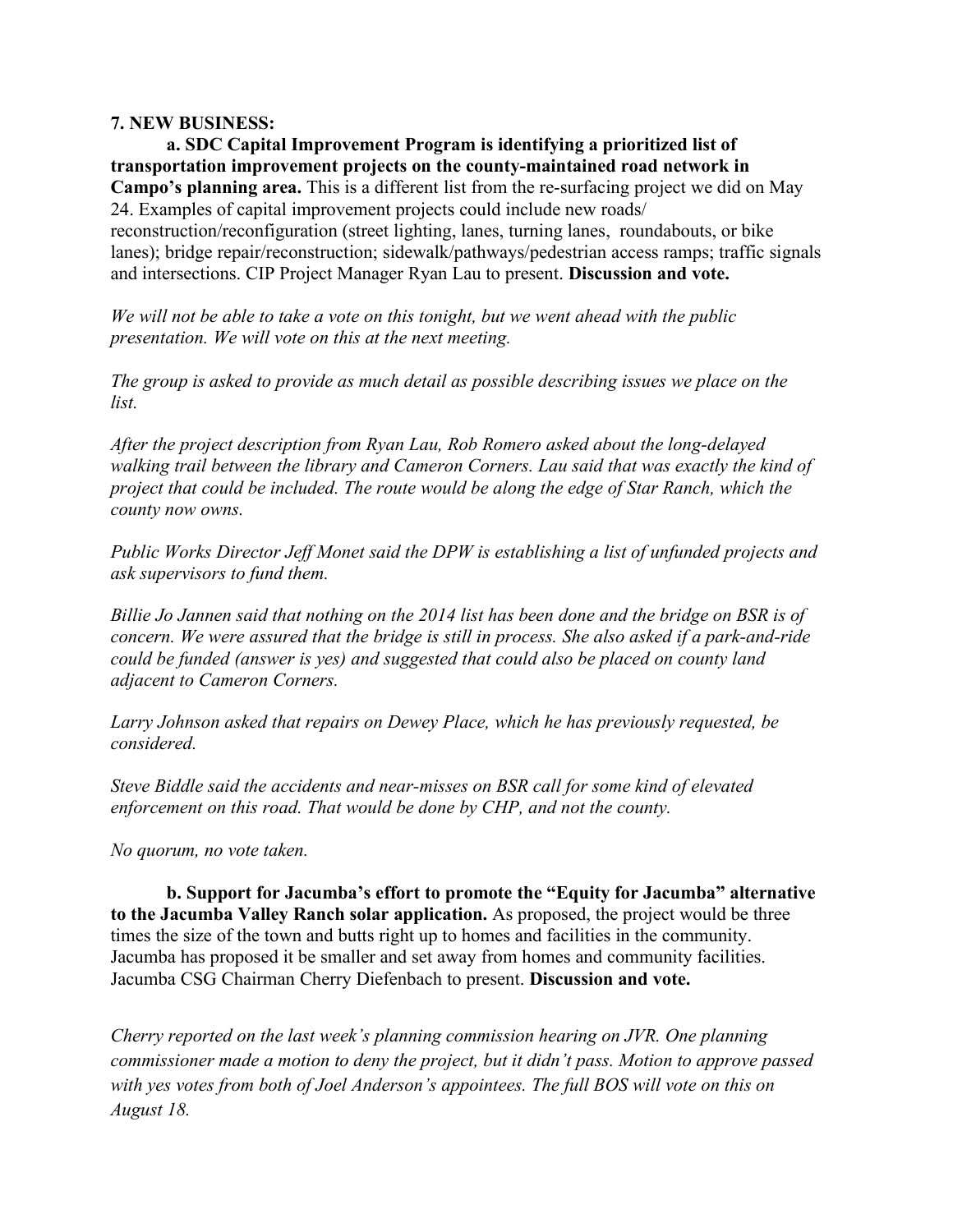She is going to ask all District 2 chairmen to place this on an agenda for support and added *that there should be political consequences for a supervisor who doesn't listen to advisors and constituents.*

*The project has been given a pass on some multiple EIR and permitting requirements. The developer is tearing down the historic dairy buildings. The developer is being allowed to be permitted as an "interim" project, but would operate through 2058. They are being allowed to build their own switchyard, despite the nearby one recently built by SDG&E. They have already entered into an agreement to sell all their power to the community choice district in San Diego City without an approved permit.*

*No quorum, no vote taken. This item will be on the next agenda for a vote.*

### **c. Review and consideration of application for vacant Seat 1. Discussion and vote.**

*Standard for passage of most motions is majority of the approved membership (in Campo, 4 out of 7). Selection of new members is the only exception. Per the Policy I1, Article II, Section III:* "Confirmation of the candidate from an Election list or of a volunteer shall be by majority vote of the remaining members of the group." *In Campo, that would currently be 3 out of 4 votes.*

*On motion by Rob Romero, and second by Steve Biddle, the group voted 3,0,0 to forward a request for appointment of Wellman Simmonds Sriamorn to District 2 Supervisor Joel Anderson.*

### **8. OLD BUSINESS:**

**a. Standing subcommittee reports (no action):** Groundwater, Rob Romero; Sewer and Septic, vacant; Community Economic Impacts, Steve Biddle; Public Safety, Bob Shea.

*Rob Romero, groundwater, reports that well monitoring in some form can be expected soon.* Our aquifer is on its way to being impacted by drought. We really need to push for an updated *groundwater ordinance.*

*Rob Romero, who also chairs the Solar Projects Subcommittee, also gave a brief report on the microgrid at Cameron Corners. Batter storage goes in within a couple of months. They can increase the holding capacity of the flow batteries just by increasing the electrolyte solution.*

*Steve Biddle, Economic Development, the old Cameron House would be a huge boon to local business. Higher prices are showing up locally and people are having more trouble making ends meet.*

**c. Chairman's report, Billie Jo Jannen (no action).** *She reported about ongoing projects/issues as follows: AB 1139 (allowing SDG&E and PG&E to levy "equitable" extra charges on grid-connected solar owners). received a vote of 27-27 on June 2 by the full assembly, after an almost total rewrite in committee. It was placed in the "inactive file" by author of Lorena Gonzales, meaning it could be brought back in January 2022; AB 427 is still*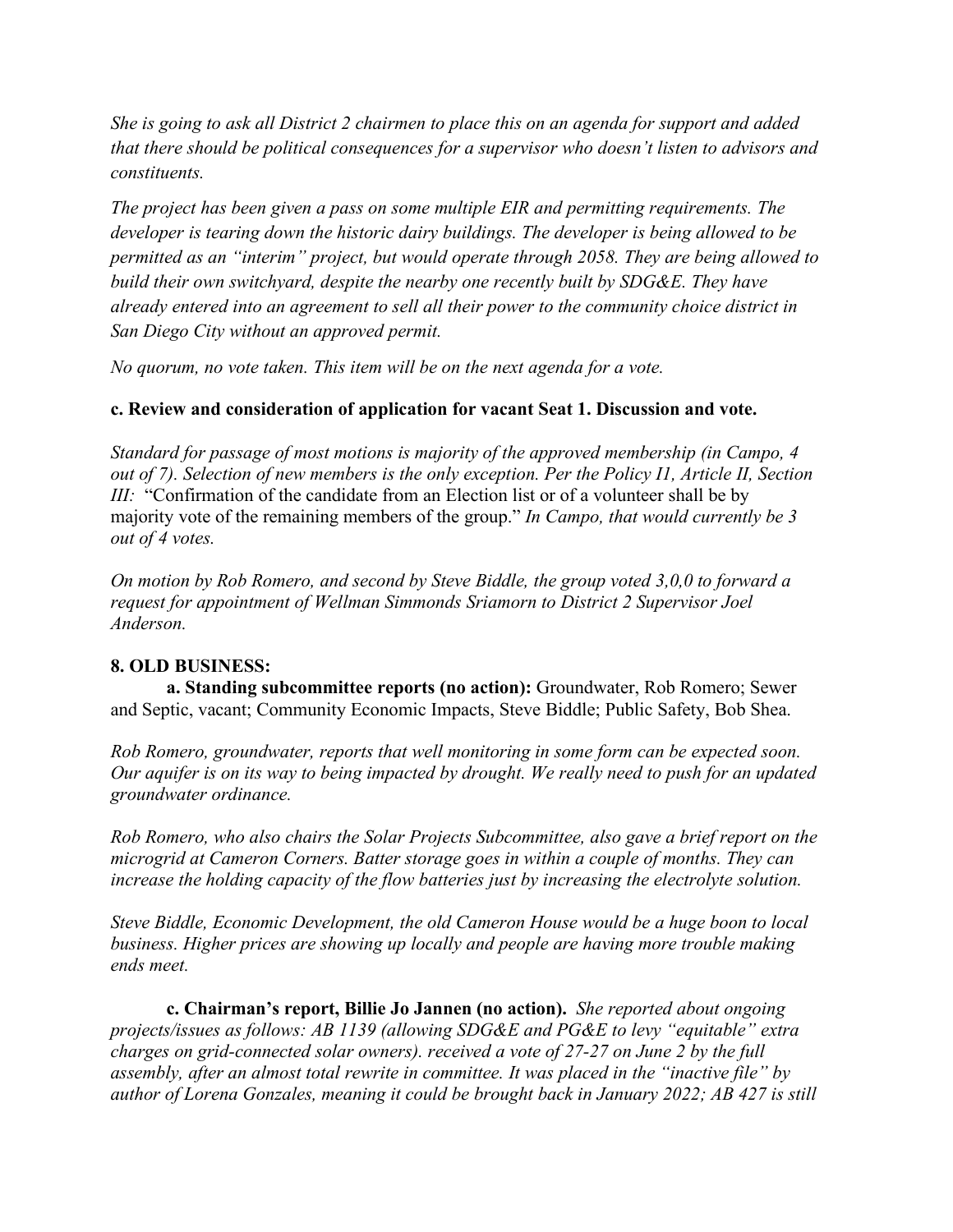*in process and seeks to resolve periodic grid inadequacy by utilizing privately owned "behind the meter" resources, like batteries installed in homes and businesses, to put electricity back on the grid when demand is higher than what can be supplied by renewable sources; The county's Regional Decarbonization Framework project is just starting with the goal of halting all carbon emissions in the county by 2035; The Socially Equitable Cannabis Program will have an August 6 hearing with the SDC Planning Commission. The bulk of the ordinance will be approved over the course of 2 years, but interim provisions are proposed to protect existing dispensaries. The supervisors have thus far shown no interest in regulating where and how commercial grows are sited.*

**9. CORRESPONDENCE:** Members of the public who wish to read the correspondence listed may request it by email at *campoplanninggroup@nym.hush.com.*

**a. June 11 agenda Traffic Advisory Committee.** Nothing in our planning area. **Forwarded to group.**

**b. Article on depletion of groundwater in ranching communities due to large-scale cannabis cultivation.** Sent by Kathleen Lippett. "Special Report Ranchers say cannabis growers use too much water.mp3 (2.8 MB)" **Forwarded to group.**

**c. Agenda for June 12 community planning group quarterly meeting. Forwarded to group.**

**d. Login information for June 15 follow-up meeting with SDG&E.** Arranged by Todd Voorhees to answer technical questions tendered at our May 24 CLMPG meeting. **Forwarded to group.**

**e. Notification from county that in-person meetings may resume, but are not required.** Per the notice: "Your group may choose to hold hybrid (in-person and virtual) or completely virtual meetings. Executive Order N-29-20, regarding the Brown Act, is still in place and allows for group members to participate electronically/telephonically." **Forwarded to group.**

**f. Invitation to participate in a July 7 video meeting about the county's new "Green Streets, Clean Water" initiative.** The program seeks to redesign stormwater drainage and install permeable paving in some areas. **Forwarded to group.**

**g. Link to KUSI interview with Jacumba CSG chairman Cherry Diefenbach on the giant Jacumba Valley Ranch industrial solar proposal.** This project is on this month's agenda for a support letter. https://www.kusi.com/big-solar-farm-runs-into-small-townopposition-in-jacumba-hot-springs/ **Forwarded to group.**

**h. Request from the DPW Capital Improvements planner to prioritize local road and supporting infrastructure projects.** This is NOT the same as the May 24 road prioritization we did on May 24. That project was strictly for re-paving alone. This item is on this agenda for action. **Forwarded to group.**